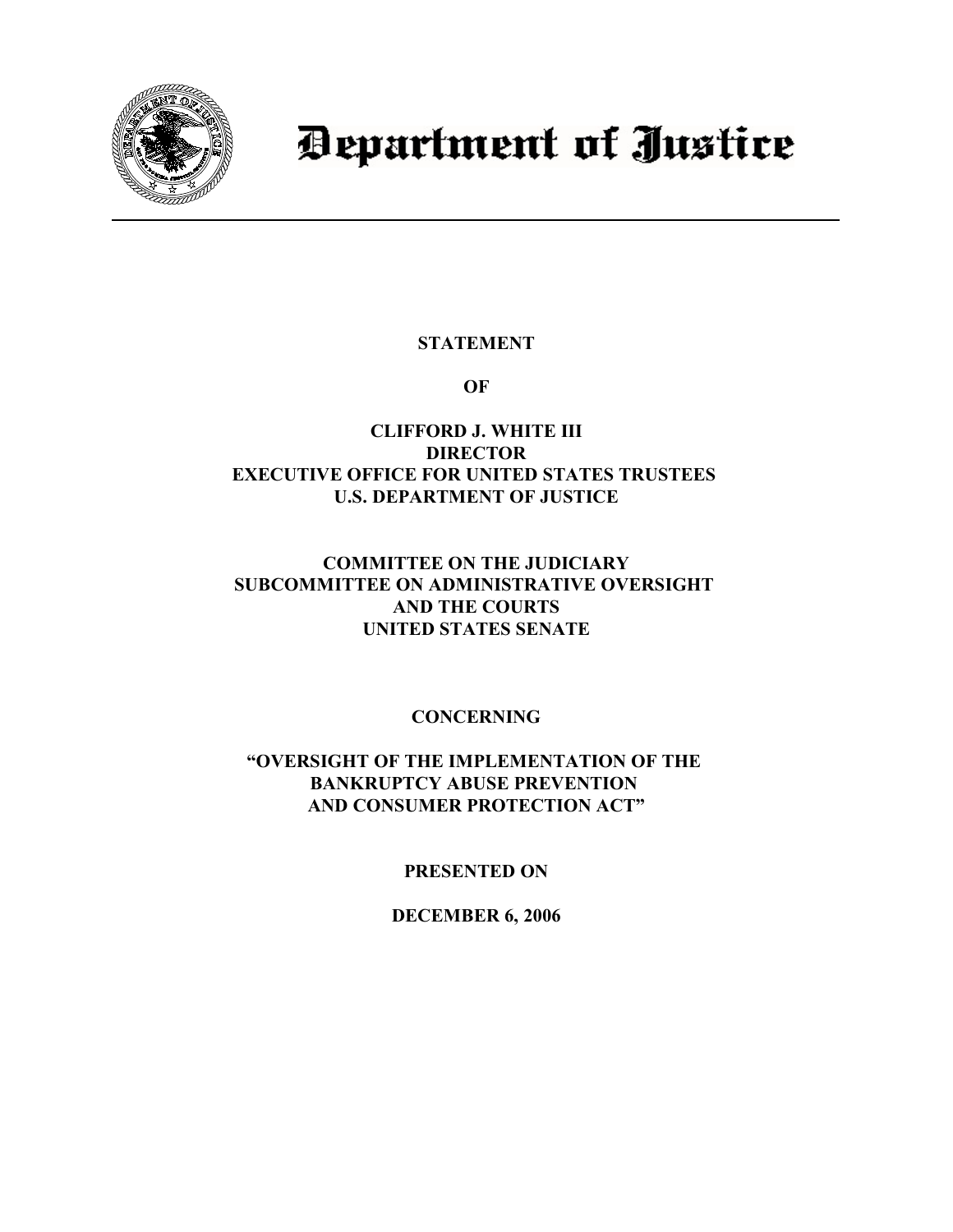#### **Statement of**

## **Clifford J. White III Director Executive Office for United States Trustees**

## **"Oversight of the Implementation of the Bankruptcy Abuse Prevention and Consumer Protection Act"**

## **Committee on the Judiciary Subcommittee on Administrative Oversight and the Courts United States Senate**

#### **December 6, 2006**

Mr. Chairman and Members of the Subcommittee:

Thank you for the opportunity to appear before you today to discuss the progress made by the United States Trustee Program to enforce and implement the Bankruptcy Abuse Prevention and Consumer Protection Act of 2005 (BAPCPA). The United States Trustee Program (USTP or Program) is the component of the Department of Justice with a mission to enhance the integrity and the efficiency of the bankruptcy system. The BAPCPA imposed significant new responsibilities on the Program, and each of our 95 field offices plays a major role in carrying out the  $law.<sup>1</sup>$ 

I am pleased to report that the USTP has made significant progress in achieving its goal of making bankruptcy reform work for all stakeholders in the system – debtors, creditors, and the general public. Although it is far too early to determine the long-term impact of the new

 $T^1$  The USTP has jurisdiction in all judicial districts, except those in Alabama and North Carolina.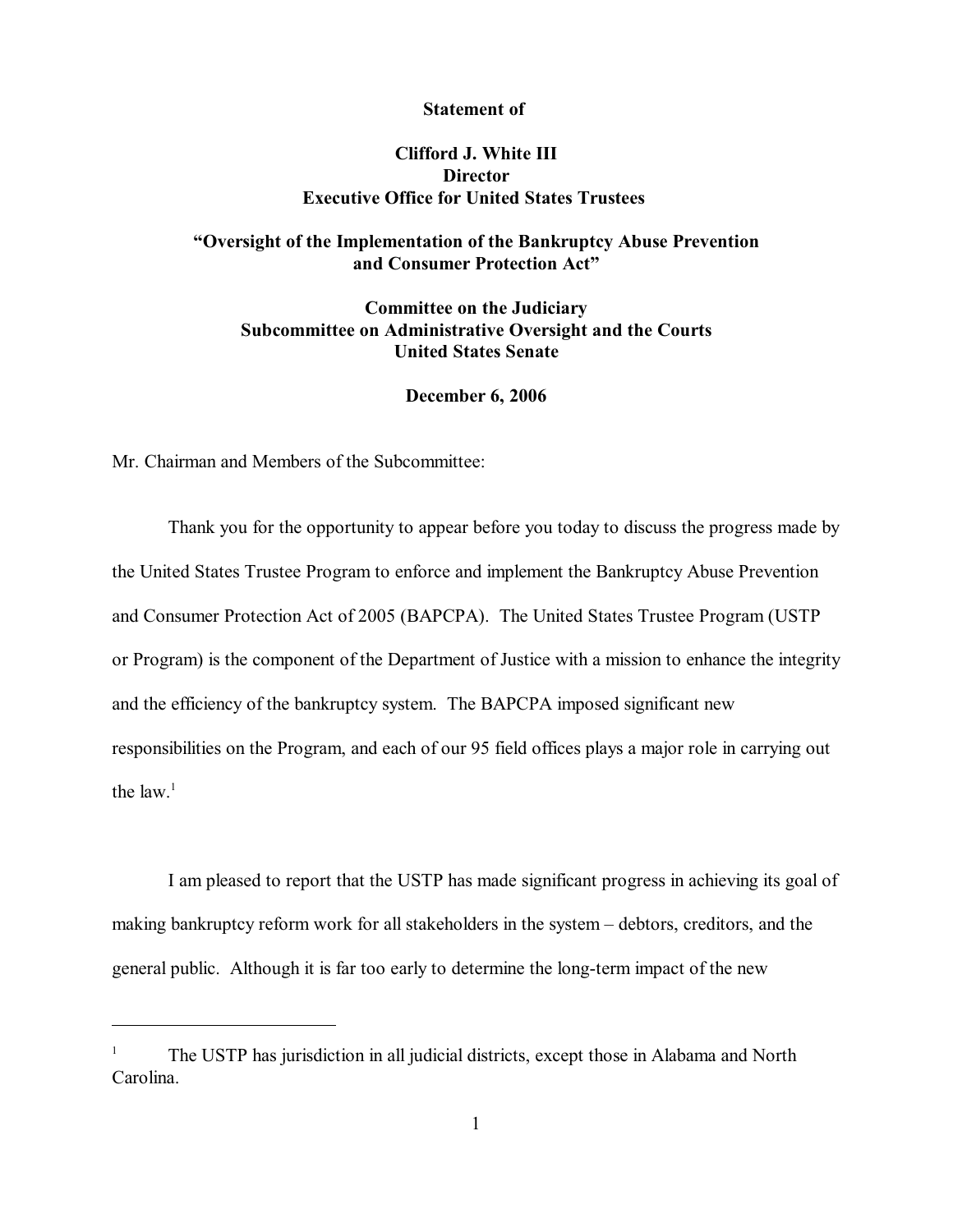bankruptcy law, the reforms have been workable and show promising signs for positive results in the future.

### **Changing Bankruptcy Terrain**

In the wake of the most comprehensive bankruptcy legislation passed in a generation, we have seen a roller coaster in bankruptcy filings. More than 600,000 petitions were filed during the two weeks prior to the October 17, 2005, general effective date of the new law. In the 12 months following October  $17<sup>th</sup>$ , there were fewer than 500,000 filings. Filings now are trending upward and recently reached about 40 percent of pre-BAPCPA filing rates.

Another change we have seen has been in the mix of chapter 7, chapter 11, and chapter 13 filings. Whereas fewer than 30 percent of all cases were filed under chapter 13 before reform, they now account for about 40 percent of all filings. The number of chapter 11 cases has dipped by more than 20 percent.

These and other data will provide for much academic and practical discussion in the months to come. The United States Trustee Program will continue to review data in the search for information that will help us do a better job of meeting our obligations under bankruptcy reform.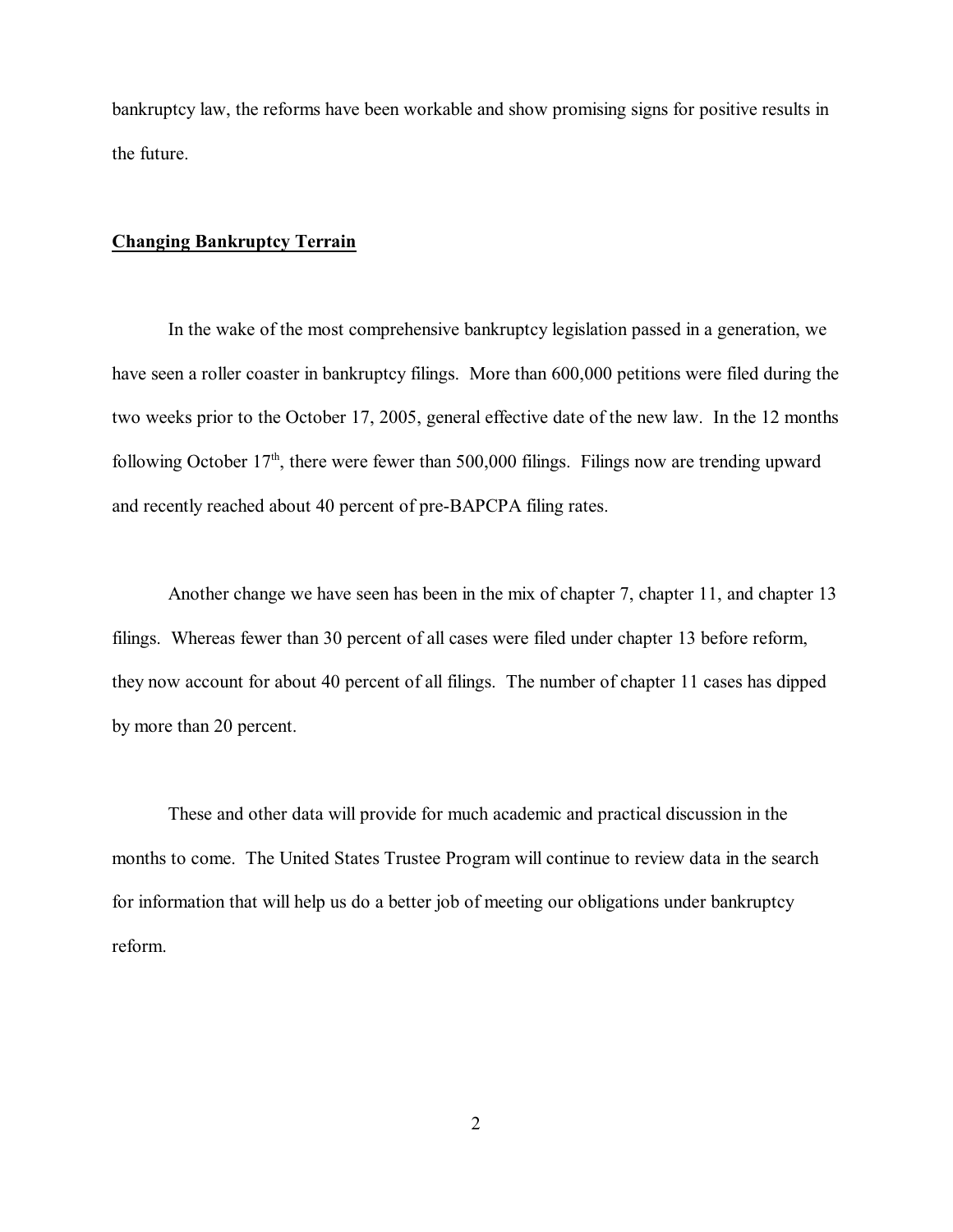#### **Civil and Criminal Enforcement**

The BAPCPA provides new tools for the Program to combat bankruptcy fraud and abuse. One of the reasons we have been able to meet the extraordinary challenges and new responsibilities presented to us by the reform law is that we are building on five years of steady progress realized through our civil and criminal enforcement initiatives. These enforcement efforts reflect a balanced approach to address debtor wrong-doing, as well as to protect consumer debtors who are victimized by attorneys, petition preparers, and others.

In Fiscal Year 2006, we estimate that we took more than 58,000 civil enforcement and related actions, including actions not requiring court resolution, with a monetary impact of more than \$878 million in debts not discharged, fines, penalties, and other relief. Since we began tracking our results in 2003, we have taken more than 220,000 actions with a monetary impact in excess of \$2.6 billion. Enforcement actions include such wide-ranging litigation as denials of discharge against debtors who conceal assets and monetary sanctions against attorneys who fail to fulfill their obligations to their debtor clients.

On the criminal enforcement side, we also made much progress in Fiscal Year 2006. Our Criminal Enforcement Unit, which was established within the Executive Office three years ago to assist our field operations in enhancing their criminal referral and law enforcement assistance activities, trained more than 1,500 federal prosecutors and law enforcement personnel, USTP staff, private trustees, and others. The Program increased its number of bankruptcy-related

3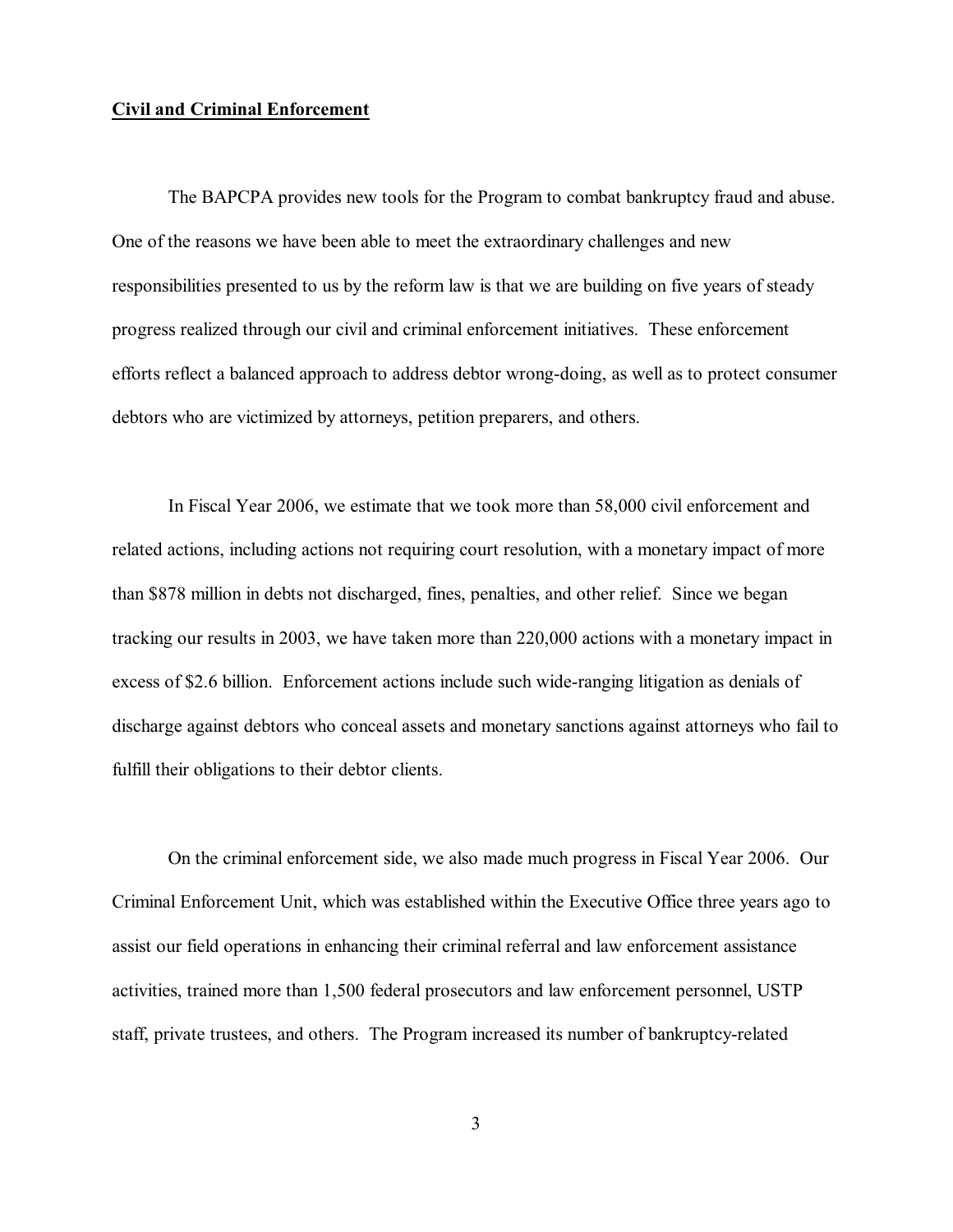criminal referrals by more than 20 percent, and 25 of the Program's attorneys are now cross-designated as Special Assistant United States Attorneys.

The Department's efforts on the criminal enforcement front were illustrated just a few weeks ago when Deputy Attorney General Paul McNulty announced the conclusion of "Operation Truth or Consequences," a nationwide bankruptcy fraud sweep. In this Operation, United States Attorneys filed criminal charges against 78 defendants in 69 separate prosecutions in 36 judicial districts within the previous two months. Nine lawyers, including bankruptcy lawyers, were among those charged. Eighteen of the charges were filed the day before the announcement.

The charges included concealment of assets ranging from luxury vehicles to a chateau in France; fraud committed against consumer debtors, including mortgage fraud scams that victimized those facing foreclosure on their homes; identity theft; and federal benefits fraud, including a health care fraud case in which Medicaid reimbursements were taken for services never rendered and the proceeds used to purchase a Porsche and other assets that were concealed in the defendant's bankruptcy case.

At the news conference concluding Operation Truth or Consequences, the Department also announced the launch of a new Bankruptcy Fraud Internet Hotline. This Hotline provides a more central mechanism for the public to report instances of bankruptcy fraud. We believe it will be helpful in our efforts to police the integrity of the system.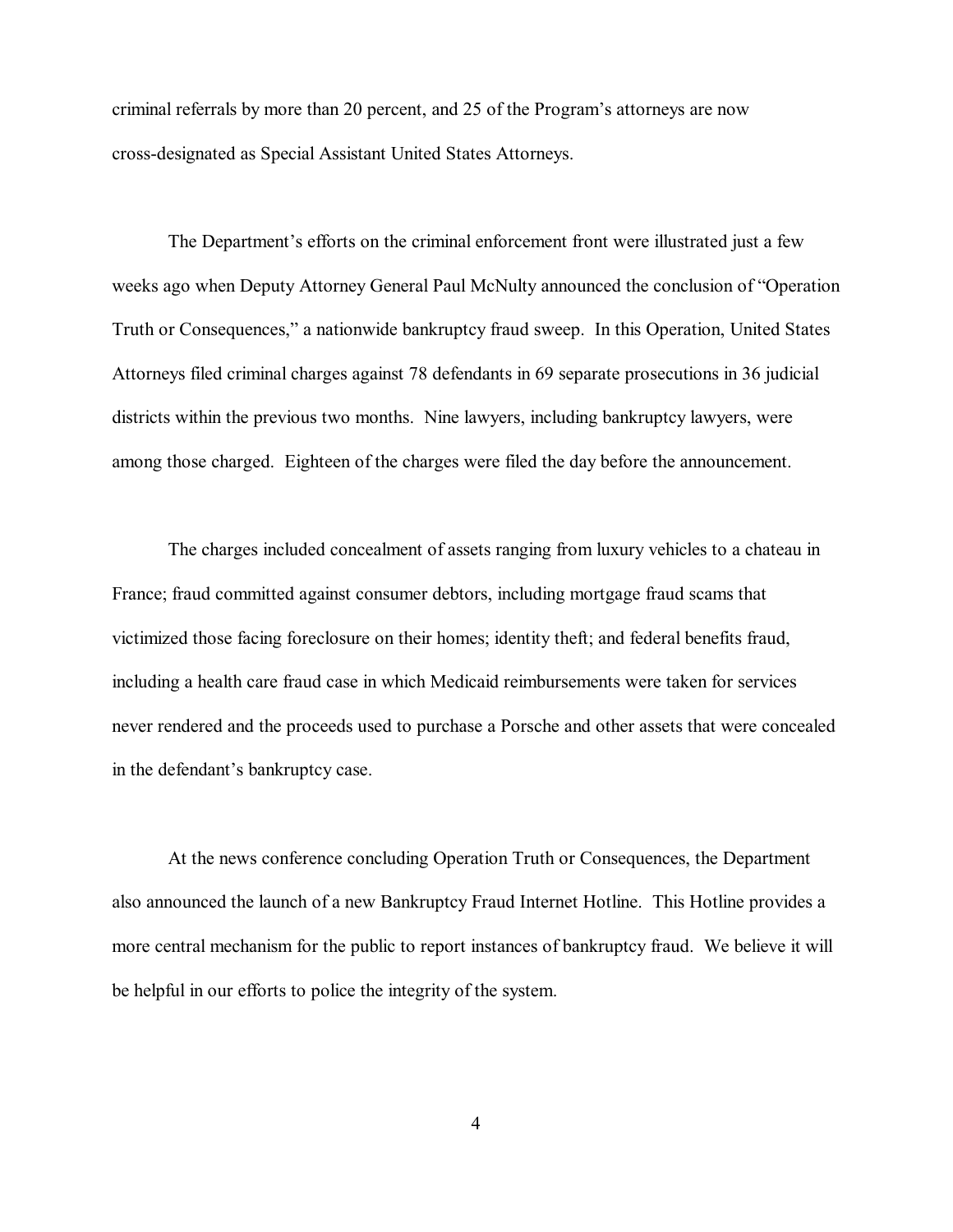#### **Bankruptcy Reform**

Bankruptcy reform has presented many significant enforcement and implementation challenges. In carrying out our new duties, we reached out to other federal agencies, the private trustees, and creditor and debtor representatives to gain the benefit of their valuable information and insights pertaining to our new tasks. The Program is extremely grateful for the cooperation, advice, and assistance we received.

Under the BAPCPA, the USTP has taken on major new responsibilities in five general areas, which are described below.

#### Means Testing

Under the new section 707(b), the former subjective "substantial abuse" standard is replaced by a more objective means test formula to determine whether a case is "presumed abusive." In many ways, means testing is the cornerstone of the new bankruptcy reform law.

It is still too early to determine the long-term impact of means testing on the bankruptcy system, but let me suggest two preliminary conclusions. First, means testing is workable. There is a system in place by which debtors can obtain the necessary IRS and Census Bureau information and make required calculations. There is also a system in place for United States Trustee staff to process that information, make a determination of "presumed abuse," and decide whether to bring a motion to dismiss. This success is due in no small part to those in the United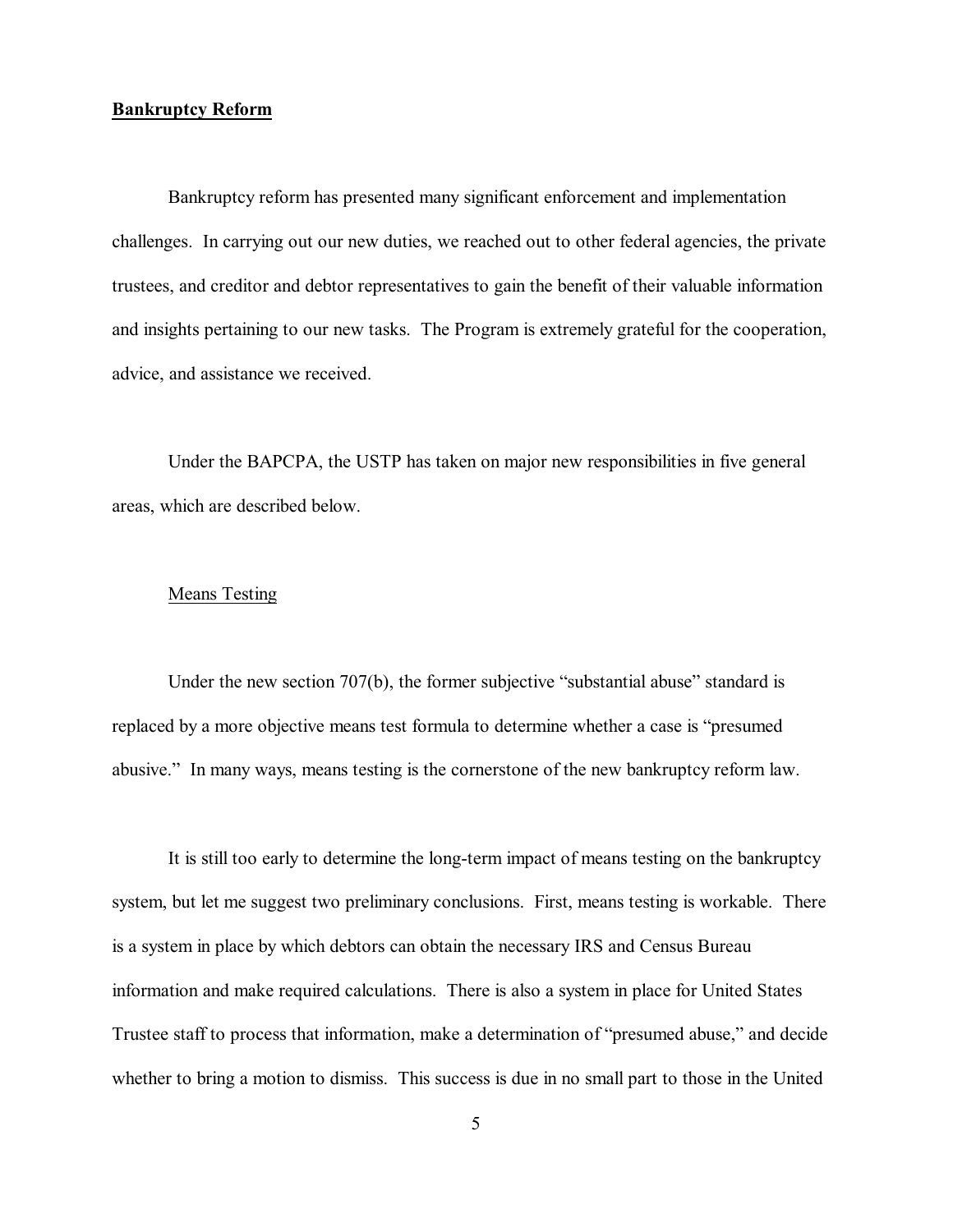States Trustee Program and on the Judicial Conference's Advisory Committee on Bankruptcy Rules who developed the new Official Forms that must be filed in most individual bankruptcy cases.

We cannot draw any firm conclusions about the long-term effectiveness of the means test because the number of filings has been extremely low since the October 17, 2005, general effective date of the reform law. Among other things, we cannot be certain that we will be able to process a larger number of cases with the same efficiency in the future as we have over these past 12 months. My concern about our long-term ability to efficiently process the forms arises largely out of the fact that the courts have not yet mandated "smart forms" with "data tags" that could allow us to automate most of our procedures for the benefit of the United States Trustees, the chapter 7 trustees, and others involved in the process. We are hopeful that in 2007 the Judicial Conference will adopt data tag technology as a mandatory technical standard (with limited exceptions) for petitions and schedules filed electronically.

My second preliminary conclusion is that early data suggest that means testing provides a promising approach to identifying abuse. Of the individual debtors who filed from October 17, 2005, through the end of September, 94 percent were below the median income. Of those above the median, the United States Trustees determined that slightly less than 10 percent were "presumed abusive." Of the presumed abuse cases that did not voluntarily dismiss or convert, United States Trustees filed motions to dismiss in about three-quarters of the cases and declined to file in about one-quarter of the cases. These data suggest that the means test is a useful screening device to identify abusive cases. They also suggest that the statute provides the United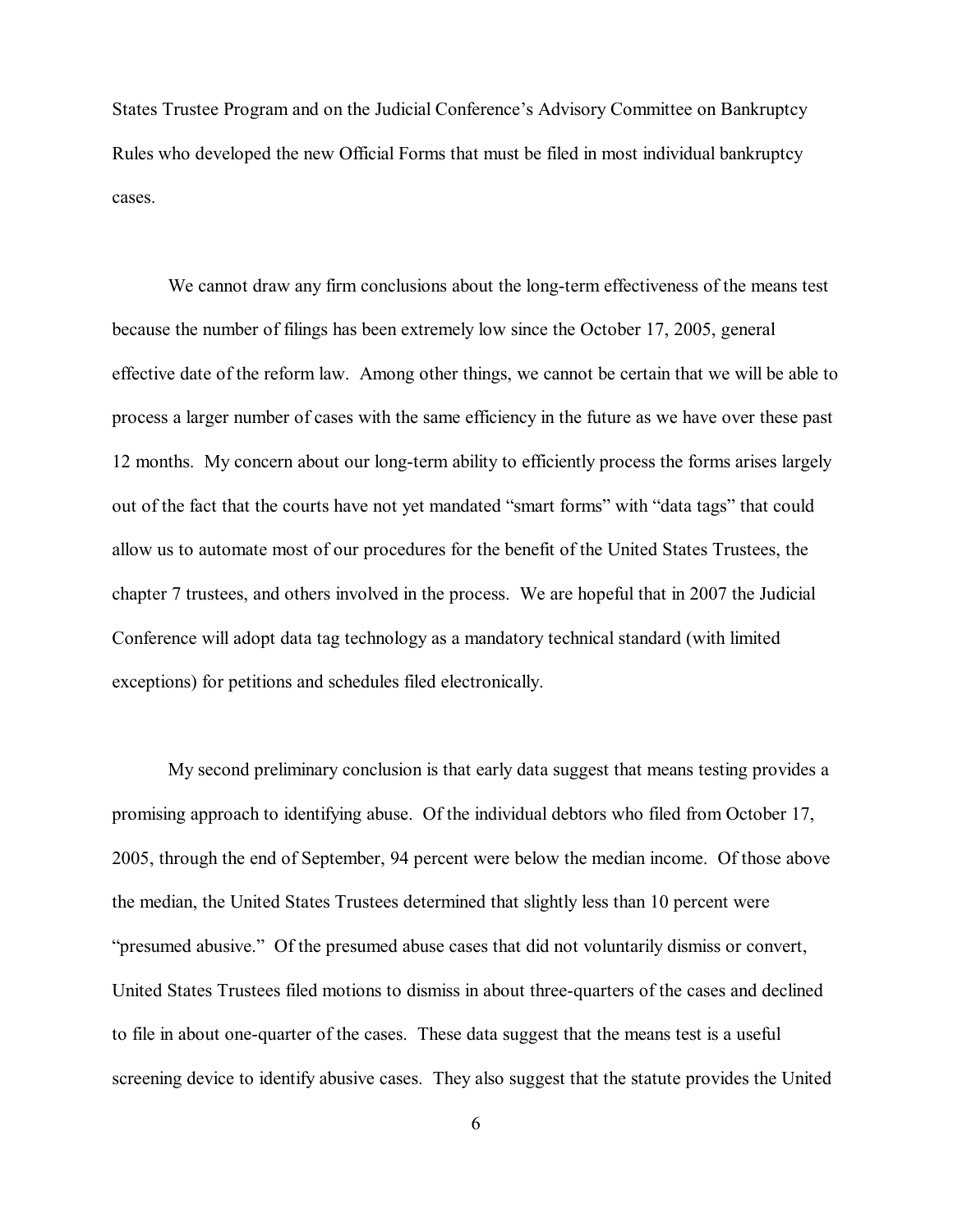States Trustees with sufficient discretion so that decisions on filing motions to dismiss can be made on a case-by-case basis and not solely with reference to the statutory formula.

#### Credit Counseling and Debtor Education

Another major aspect of bankruptcy reform is financial education. Individual debtors must receive credit counseling prior to filing and debtor education prior to discharge. These are potentially the most far-reaching consumer protection provisions of the Bankruptcy Code. These requirements are designed to ensure that debtors enter bankruptcy knowing what their options are and exit bankruptcy with the tools to avoid future financial catastrophe.

The job of the United States Trustees is to approve providers who meet statutory qualifications to offer credit counseling and debtor education services to debtors. This function was entirely new to the Program and has required enormous effort to carry out effectively.

As with means testing, there are positive signs that the credit counseling and debtor education provisions are workable. The credit counseling industry has been a troubled one, so our first priority was to screen out those who might seek to defraud debtors. We developed our approval and monitoring criteria with enormous assistance from the Internal Revenue Service and the Federal Trade Commission. Our procedures have been praised by those agencies and also by representatives of creditor and consumer groups. In September, to further strengthen our efforts, we commenced post-approval, on-site reviews where we can better verify an applicant's qualifications.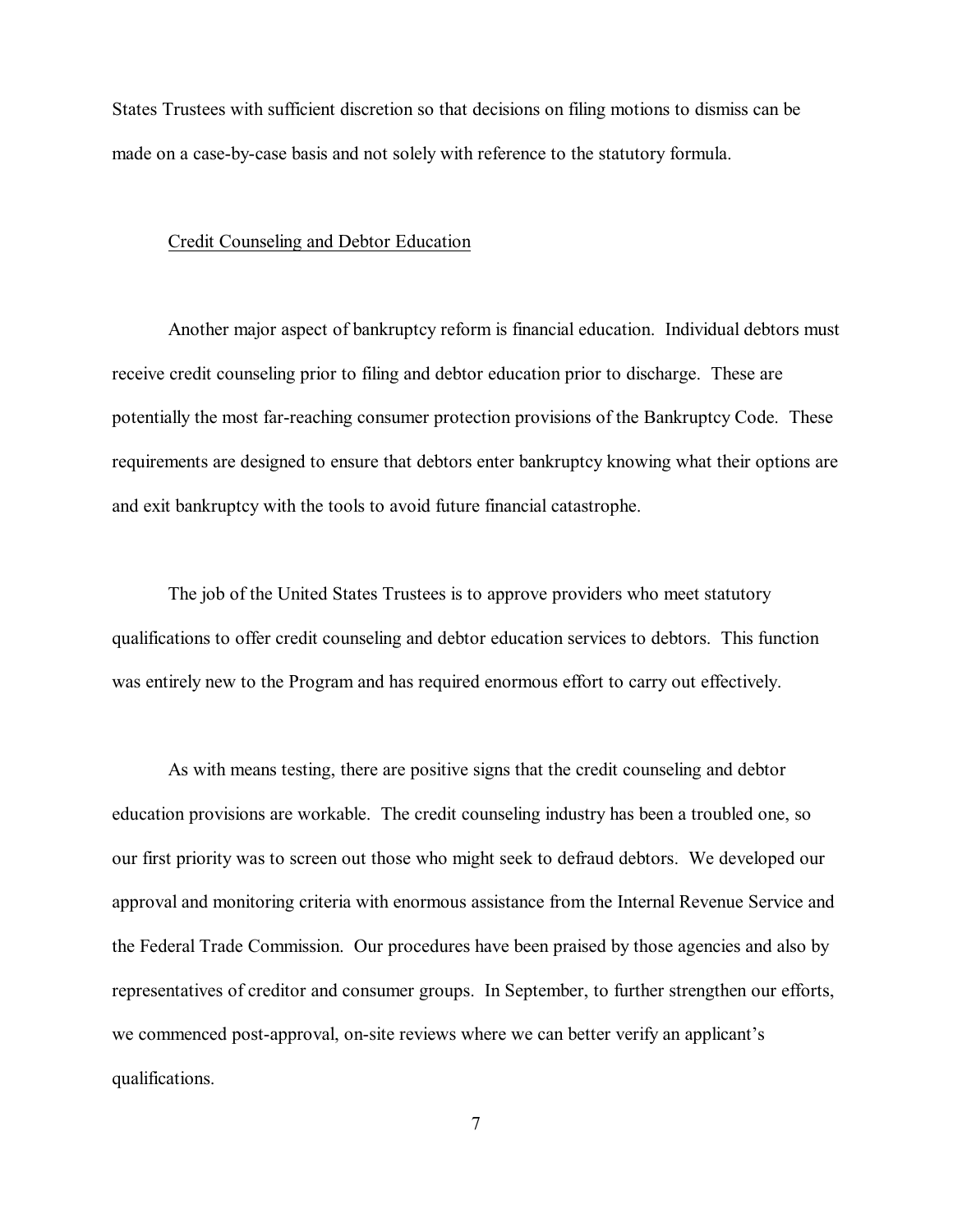Another important, positive sign is that there is adequate capacity to serve the debtor population, $\alpha$  although again, the true test will come when filings reach higher levels, as expected. As of the end of August, we had received nearly 700 initial applications from credit counselors and debtor educators. About 64 percent of those applications were approved, 32 percent were either denied or voluntarily withdrawn, and 4 percent were still under review. Moreover, nearly all of the credit counselors and debtor educators who received probationary approval reapplied for a 12-month approval. There are currently 155 approved credit counseling agencies and 285 approved debtor education providers.

In addition to approving the applications of providers, United States Trustees also enforce the requirement that debtors receive credit counseling. Verification should become much easier because of a new Official Form that was approved by the Judicial Conference and became effective on October 1<sup>st</sup>. The Official Form provides clear notice to individual debtors that they are required to receive pre-petition counseling, unless they qualify for one of the enumerated exceptions.

The USTP is learning more and more every day. We will continue to do an increasingly better job as we gain experience and expertise in carrying out these new duties to enforce and implement the credit counseling and debtor education provisions of the law.

<sup>&</sup>lt;sup>2</sup> Pursuant to 11 U.S.C.  $\frac{8}{9}$  109(h)(2)(A) and 727(a)(11), the United States Trustee exempted debtors in the districts most heavily affected by Hurricane Katrina from the credit counseling and debtor education requirements. The exempted districts are the Southern District of Mississippi and the three judicial districts in Louisiana.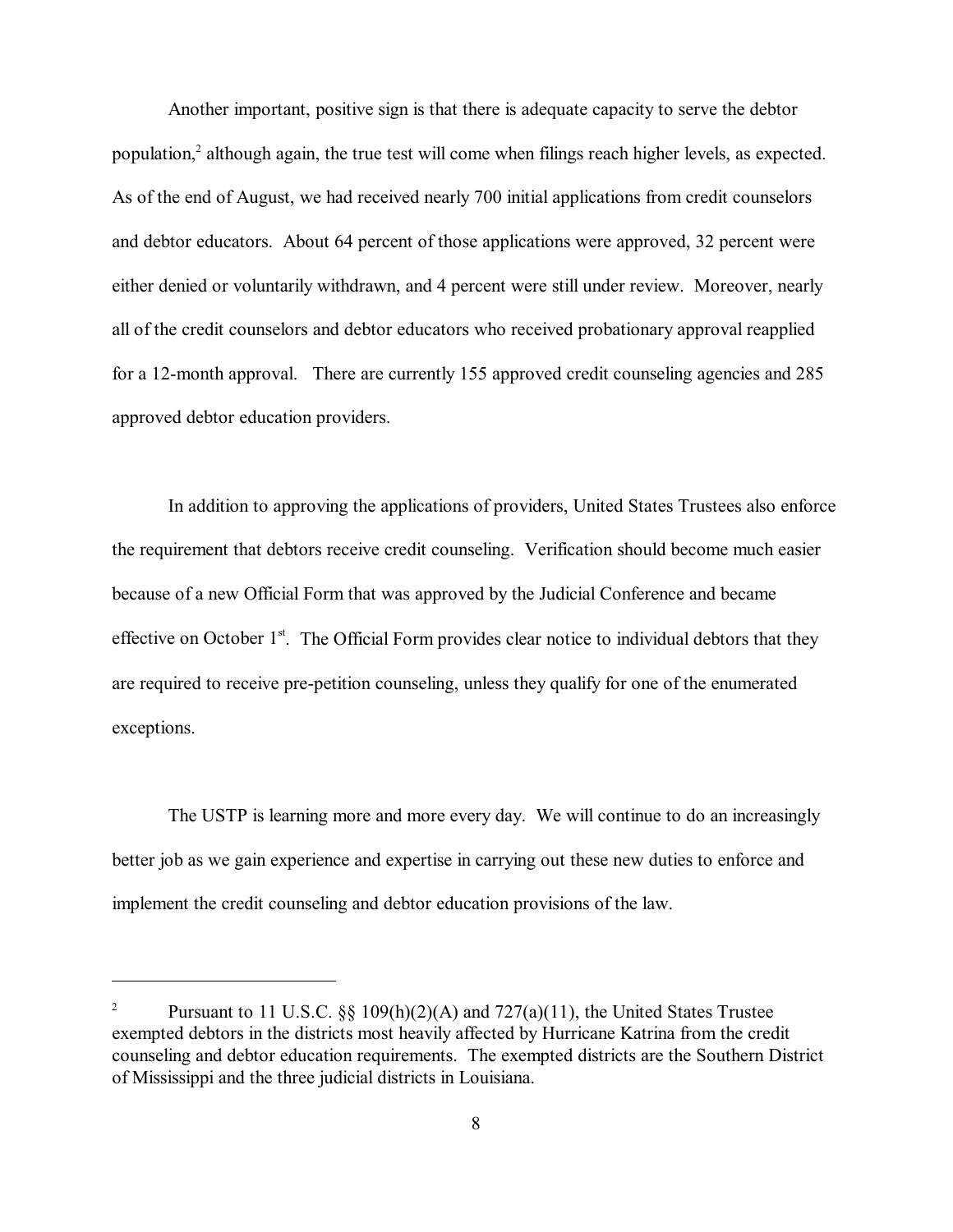#### Debtor Audits

The BAPCPA also mandated a new regimen for debtor audits beginning with cases filed on October 20, 2006. The audits will help us to identify cases of fraud and abuse, enhance deterrence, and may provide baseline data to gauge the magnitude of fraud, abuse, and errors in the bankruptcy system.

In FY 2007, we will use contractors to conduct up to 7,000 audits of cases filed by individual debtors. Random audits will be conducted in at least 1 out of every 250 individual chapter 7 and chapter 13 cases filed in a judicial district, and we anticipate between 1,000 and 2,000 audits of cases in which debtors' income or expenses vary greatly from the norm. Our ability to select appropriate cases for non-random audits will be enhanced significantly if the courts agree to adopt data tags for electronic filers.

The procedure for debtor audits will work as follows. Shortly after a case is filed, selected debtors or their counsel will receive a notification of audit and request for documents. We hope that most audits can be completed within 70 days after a debtor's schedules are filed. Reports of the audit results will be filed with the court by the auditors. We will not seek an extension of time to object to discharge based upon a pending audit, except in unusual circumstances, since the statute provides that a discharge may be revoked if the auditor finds a material misstatement not adequately explained or if the debtor does not adequately explain a failure to provide information to the auditor.

9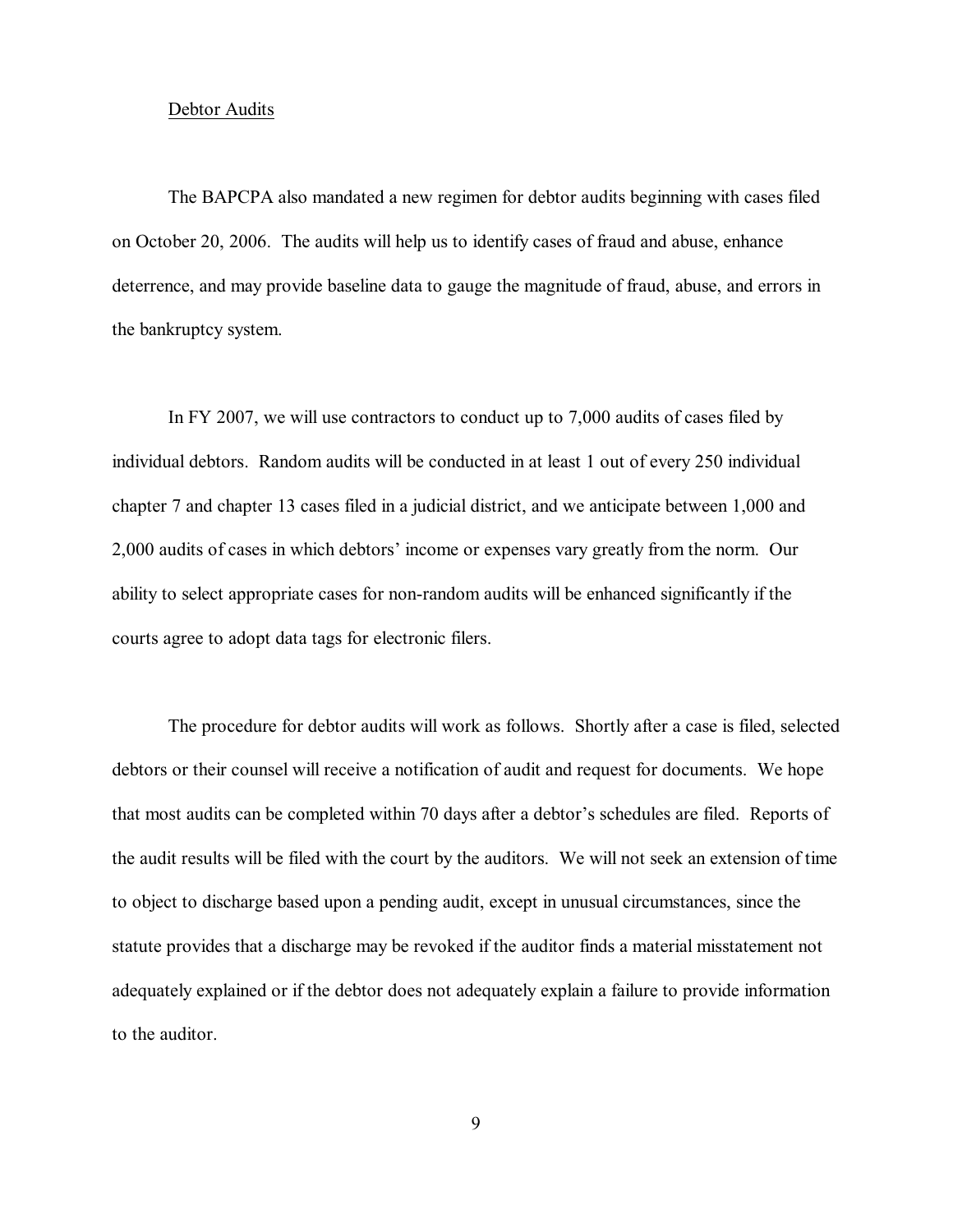#### Business Reorganizations

The new law made many changes in chapter 11 practice for both small businesses and large corporations. Since October  $17<sup>th</sup>$ , approximately 950 chapter 11 debtors have indicated they were a small business on their petitions. In the area of small business case administration, we have a mandate to conduct initial debtor interviews soon after a business files a petition; we help enforce the tighter deadlines for filing a disclosure statement and plan of reorganization; and we review a debtor's self-designation as a "small business." Further, we developed a prototype financial reporting instrument which the Bankruptcy Rules Committee has made available for public comment.

While many of the new tools and requirements reflect "best practices" that were followed by USTP offices prior to the BAPCPA, the new provisions provide promising enforcement mechanisms. Among these are the financial reporting requirements of section 1116 and the new deadlines by which businesses must confirm plans of reorganization

The United States Trustees also carry out important new duties in cases involving businesses other than small businesses. In approaching our new responsibilities, we are mindful of the purpose of these provisions. In many respects, the business bankruptcy reforms enhance management accountability and provide greater protections to creditors, shareholders, and the public. The corporate debtor has fiduciary obligations and the right to remain in possession is not unchecked.

10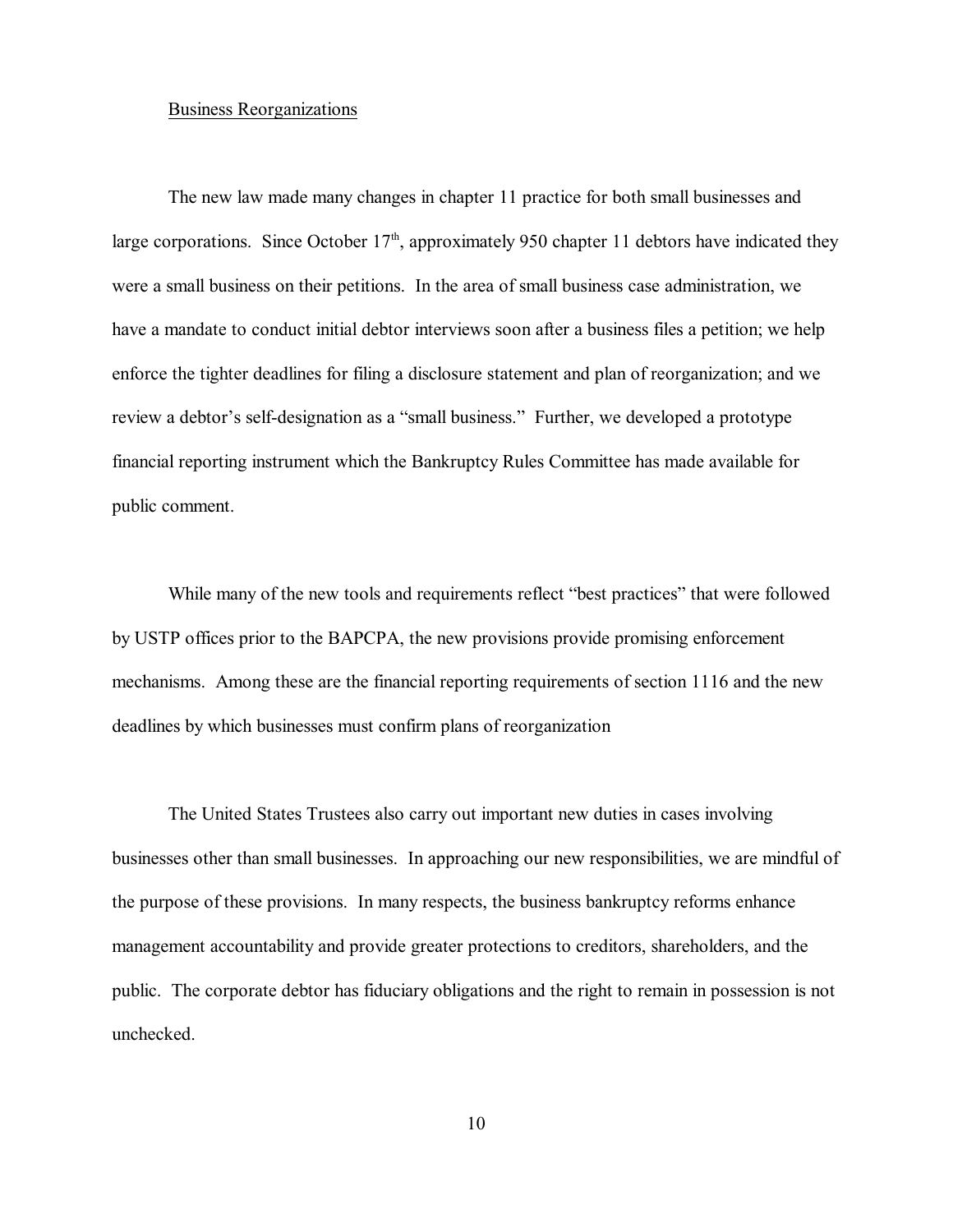Among other things, the law now requires that the United States Trustee seek to oust management if there are "reasonable grounds to suspect" that current management participated in fraud, dishonesty, or other criminal acts in the debtor's management or public financial reporting. In addition, debtors are under stricter time deadlines to confirm a plan of reorganization. They also are restricted in their ability to pay corporate executives large bonuses while lower level employees, shareholders, and creditors face unemployment, devalued pensions, or other economic loss. Moreover, section 1112(b) was amended to lessen the court's discretion in ordering conversion to chapter 7 if the debtor is not expeditiously reorganizing in accordance with the commands of chapter 11.

While, to date, the United States Trustees have been prudent in enforcing the new provisions, we have invoked the "reasonable grounds to suspect" criterion of section 1104(e) in moving for the appointment of a chapter 11 trustee in about 10 cases since enactment of the BAPCPA. We have been successful in about half of them. We also have enforced the executive compensation restrictions contained in the new section 503(c), and have opposed debtors' proposed key employee retention plans in approximately 15 cases.

#### Studies

The USTP also is required by statute to conduct three studies; these are ongoing. In one study, we have developed and will evaluate a model debtor education curriculum. The model curriculum is currently being tested in six districts, and a report will be issued in September 2007. In another, we will study the utilization of Internal Revenue Service expense standards for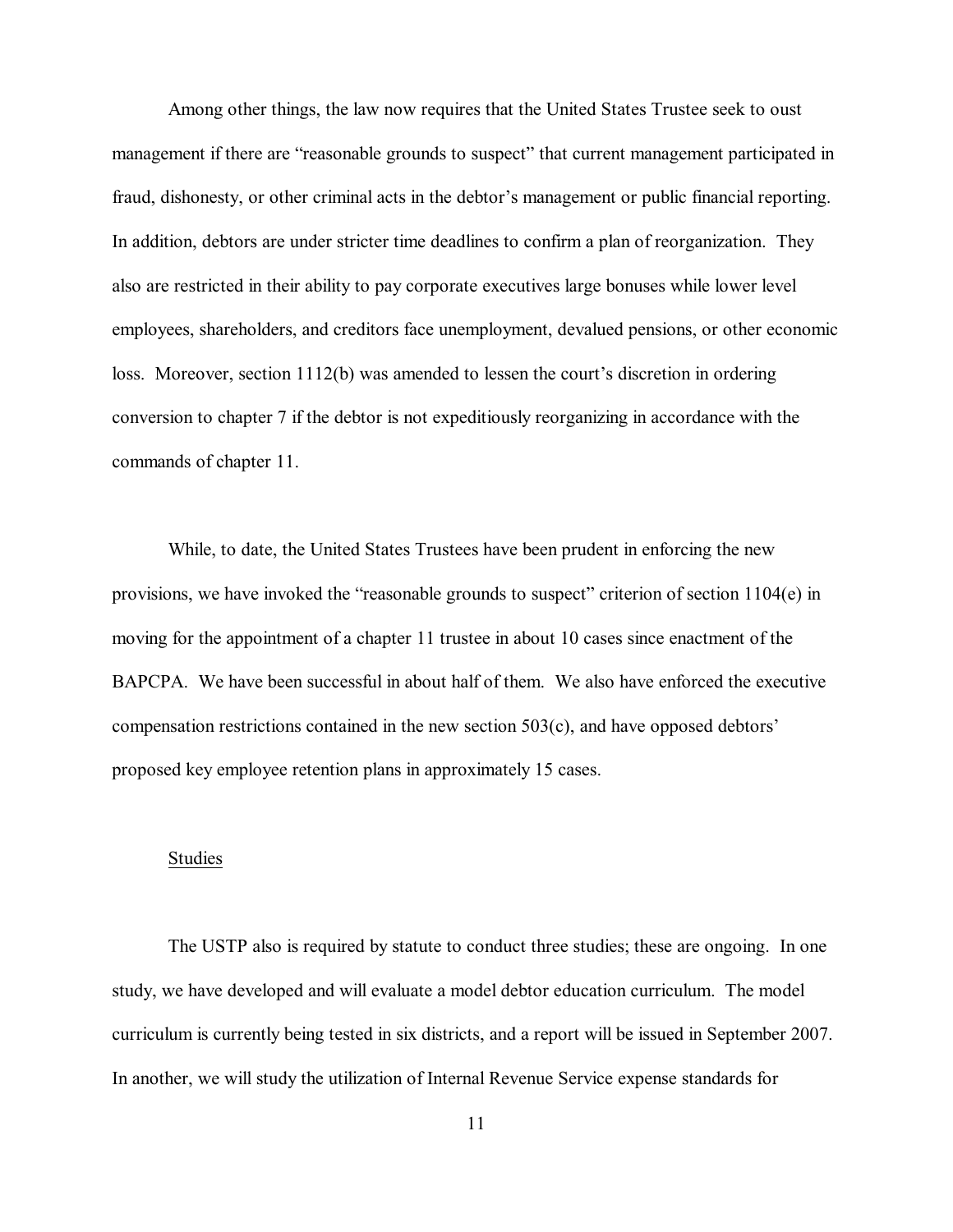determining current monthly expenses under the means test. That report will consider the impact of using the IRS standards and identify issues that have arisen during the first year of implementation. The report will be issued in April 2007. The final required study will examine the impact of the new household goods definition in the Bankruptcy Code, and may help identify changes in the number of lien avoidance actions taken. The report is due in April 2007. Both the means testing and household goods studies are hampered, to an extent, by the lack of data tagging or equivalent software that would make it easier for researchers to identify cases and aggregate information contained on filed financial statements.

In addition to the required studies, the Program also is exploring special issues associated with credit counseling delivered via the Internet. We have contracted with a research firm to report back to us on their conclusions within the next few months.

#### Other New Duties

Beyond these five major areas, the United States Trustee Program has also carried out many other important new duties, such as appointing privacy and patient care ombudsmen and litigating many issues of first impression. For example, we have assisted the Civil Division in its defense of the debt relief agency provisions of the reform law, we have filed numerous briefs in defense of the right of chapter 13 debtors to make continued charitable contributions, and we have vigorously asserted our position on many disputed matters pertaining to the application of the means test in both chapter 7 and chapter 13 cases. We also continue to collaborate very closely with the Judicial Conference's Advisory Committee on Bankruptcy Rules.